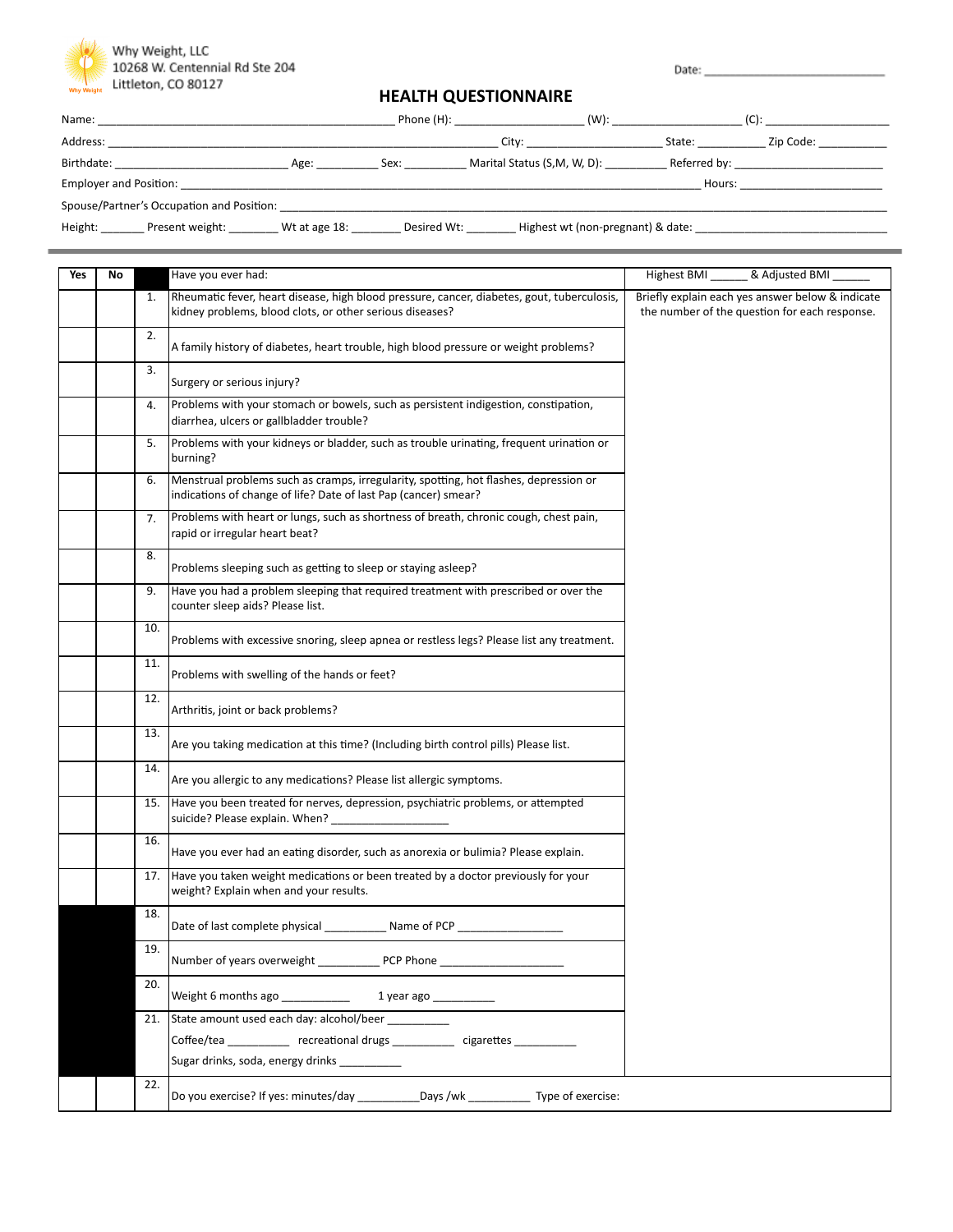

Have you been involved in physical activity programs to help with weight loss? YES  $NO$ 

Which ones or in what way? \_\_\_\_

What questions do you have for our Why Weight Team?

## Please write out 3 days of food intake (including beverages etc.)

| Evening snack: Evening snack: |
|-------------------------------|

| Evening snack: Evening |  |
|------------------------|--|